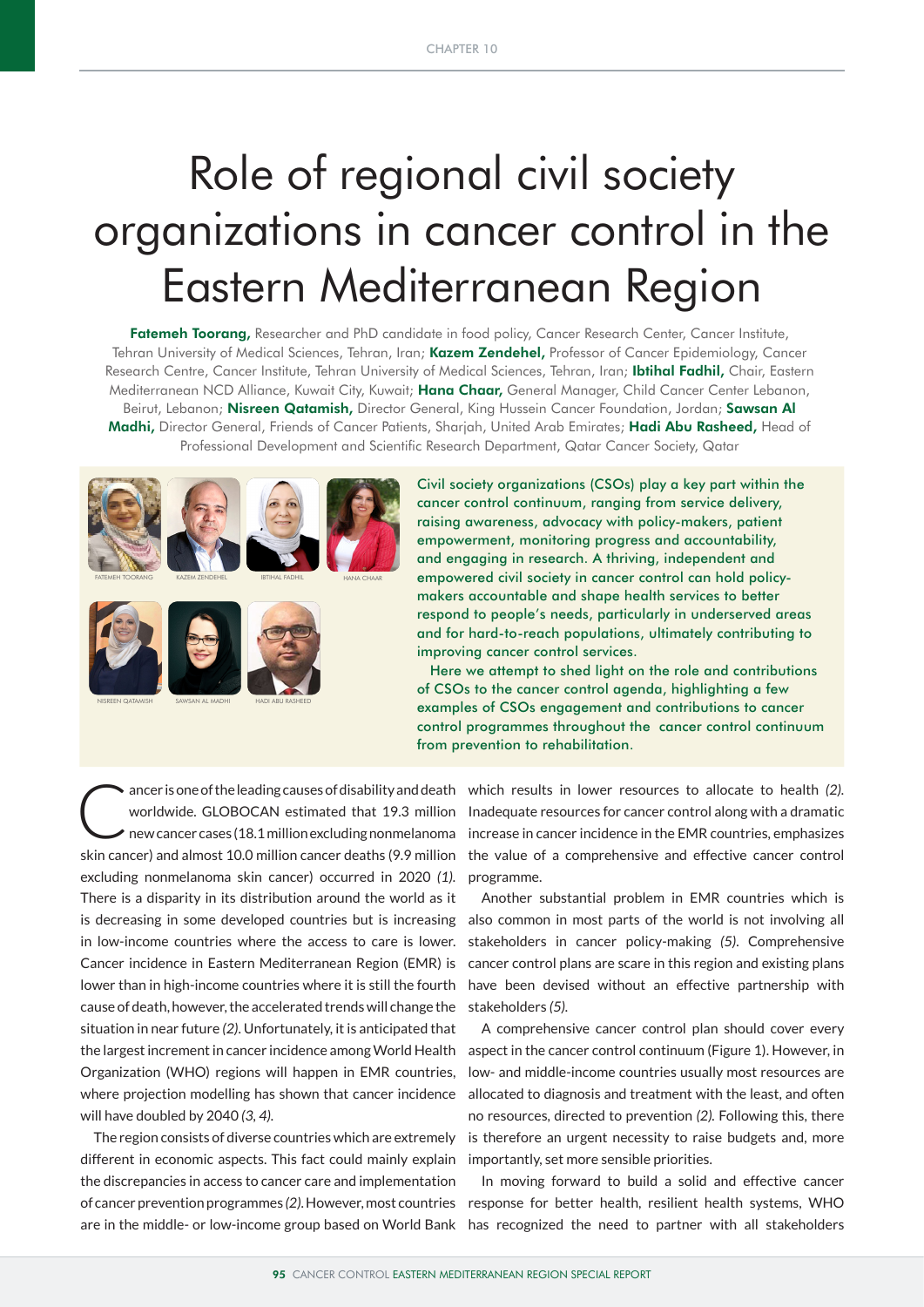

including CSOs to guide and coordinate effective responses through addressing national policies, including the integration of cancer care into Universal Health Care benefit packages. Regional CSOs are well positioned to play a critical role in cancer control

Furthermore in 2017, the 70th World Health Assembly endorsed a cancer resolution: "Cancer prevention and control in the context of an integrated approach", which highlighted the need for strong partnerships between government and civil society, building on the role and contribution of the health-related nongovernmental organizations and patient organizations to support, as appropriate, the provision of services for the prevention, control, treatment and care of cancer, including palliative care.

# The role of CSOs in cancer control

Civil society organizations are entities outside governmental organizations and distinct from any commercial institutions. They compromised a variety of entities such as research institutions and think tanks, nongovernmental organizations (NGOs), community groups, charities, faith-based organizations, professional associations, trade unions and voluntary organizations *(6)*. Governments' priorities change when the political environment shifts through democratic or undemocratic measures. However, CSOs have a more robust position, which can help achieve consistency in cancer control programmes. They are recognized as a identifiers of innovative ideas and implementers of creative models in health systems worldwide *(6)*.

These organizations are already involved in all parts of the continuum of cancer control all over the world and

progress and developing shadow reports, building the capacity of CSOs and health professionals, research (including operational research), and advocacy for voices and engagement of people living with cancer, including vulnerable groups such as refugess and patients in low- and middle-income countries.

Globally, CSOs have been very active in advocacy, raising awareness, collations, resource mobilization and patient empowerment in high-income countries *(10, 11)*. However, a review of cancer control plans in different countries revealed that a CSO's role is limited and that they are rarely engaged in the policy-making process *(12)*.

The engagement of CSOs is well reflected throughout the cancer control continuum from prevention to palliative care and rehabilitation (Figure 2).

## Cancer prevention

Cancer prevention is defined as minimizing or eliminating exposure to potential environmental causes of cancer. It is estimated that 50% or more of cancers' incidence is attributed to three factors: tobacco, infection and unhealthy nutrition, and lack of physical activity *(13)*. Eastern Mediterranean countries have the highest rate of modifiable lifestyle risk factors worldwide. Tobacco use, unhealthy diet and physical inactivity are major regional health affecting factors. EMR populations consume sugar, salt and trans-fatty acids well above WHO recommended levels *(14).*

#### *Tobacco control*

The World Health Organization Framework Convention on Tobacco Control (WHO FCTC) which introduces measures to decrease the demand for tobacco along with limiting its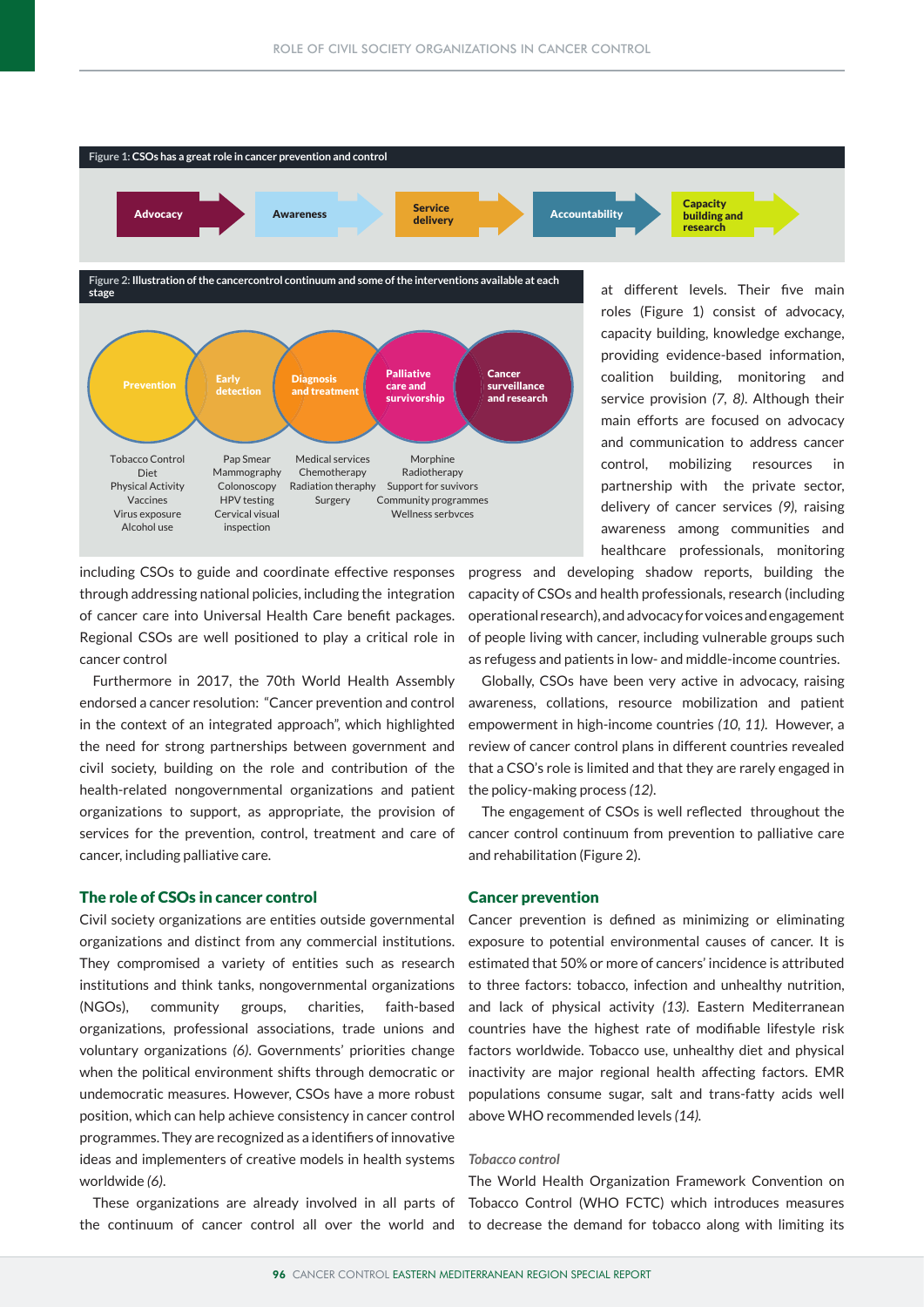production, distribution and availability and supply, came into force in 2005 *(15)*. In line with this framework, WHO developed a set of six measures to diminish tobacco demand, known as MPOWER *(16)*. Most EMR countries (19 out of 22) are parties to WHO FCTC *(17)*. Tobacco advertising, promotion and sponsorship have been banned in 10 countries, national legislation banning smoking in indoor public places has been established in most countries and 15 countries put warnings on cigarette packets *(18, 19).* Unfortunately, the EMR has a lowest price of tobacco products and no countries in this region have implemented the six measures of the WHO FCTC and only six countries implemented at least three measures from MPOWER *(17)*. In the last WHO report on the prevalence of tobacco smoking, this region was the only WHO region that predicted showing an increase in prevalence of tobacco use among men *(20)*. Moreover, there is a concern about increasing smoking prevalence in women *(17)*. Tobacco smoking is prevalent in this region as dual waterpipe and cigarette use and it is a crucial issue in cancer control in this countries *(21)*.

Civil society organizations have been taking part in the FCTC since the beginning as 200 CSOs from 90 countries are members of the convention and have been supporting the development, ratification and implementation of the treaty. The Framework Convention Alliance (FCA) is a heterogeneous alliance of CSOs from all over the world which was initiated through the FCTC process and it continued its actions to ensure FCTC implementation in all countries *(22)*. The FCA developed several innovative measures including two awards to compel countries to accept the FCTC. Their awards, named the "Orchid Award" and the "Dirty Ashtray Award", described different countries and industries operation in tobacco control and revealed the latent reason of disagreements. It was effective in weakening the big four – China, Japan, Germany and the United States – position against FCTC *(22).* The FCA became a good example of CSOs effectiveness and power to inform public and politicians about health issues and to force national and international governments to ratify and implement advantageous policies *(22)*.

Although CSOs are in their infancy in most EMR countries, they have built advocacy campaigns and push their governments to act more proactively on tobacco control programmes. Some governments are not impartial to tobacco control as there is a conflict of interest.

Some of the best practices in the region, include the King Hussein Cancer Foundation's lead on the development of an effective strategy to limit exposure to tobacco smoke in public areas. The Foundation's smoke free zone certification programme, which is undertaken in collaboration with local government encourages companies or other local institutions

## **Box 1: Cervical cancer CSO initiatives**

 $\bullet$  The European Cervical Cancer Association initiated a network of politicians called "Politicians Against Cervical Cancer", which supports integration of HPV vaccination into cancer prevention programmes. They provided an impressive white paper to support national HPV vaccinations in their region. They made a strong alliance with other associations like European Public Health Alliance (EPHA) to support European Union efforts to prevent cervical cancer *(33)*. Women Against Cervical Cancer (WACC) is another network of about 50 CSOs in 20 countries which are guided by medical experts. It is a creative approach to share medical knowledge with the public through CSOs. The network provides standard and accurate information through websites, meetings, flyers and videos in multiple languages. Medical experts can refresh their information for the public about the acceptance of vaccinations and other valuable data through researches done by CSOs as well *(33)*.

example is the NGOs coalition to ratify and implement tobacco control policies in Egypt.

Several CSOs are engaged in tobacco control and play a crucial role in compelling governments to ratify and implement the FCTC in their countries *(6).* This involves lobbying with community leaders and other influential people, i.e. religious leaders, health professionals or teachers *(2*).

Another example of the engagement of CSOs is the collaboration with communities of schools and universities to boost tobacco control and create a tobacco-free environment. The Qatar Cancer Society (QCS) has been running a "World No Tobacco Day" art and video competition in collaboration with the Ministry of Education and Higher Education among the schools and university students to mobilize their communities to encourage healthy habits and tobacco abstinence in future generations, as well as creating advocates for tobacco control in every household. In addition, there is recognition of corporates that have tobacco free facilities. The QCS has also been working on spreading awareness about smoking cessation at clinics and health centres.

### *Vaccination*

Some chronic infections are clearly distinguished as carcinogenic agents. Among them, hepatitis B (HBV) and human papillomaviruses (HPVs) are preventable through vaccination (2). In 2009, WHO estimated the incidence of HBV in the EMR at over four million people annually *(23)*. The high prevalence of HBV infection in this region convinced Member States to adapt a target for reducting HBV infection to less than 1% among children aged <5 through childhood vaccination by 2015 *(24)*. The EMR countries have reached a remarkable achievement in the HBV vaccination of infants with coverage rising from only 6% in 1992 to 83% in 2014 *(24*).

Contrary to this, the introduction of HPV vaccination to prevent smoking inside their premises. Another successful programmes is very slow in the EMR. While most countries in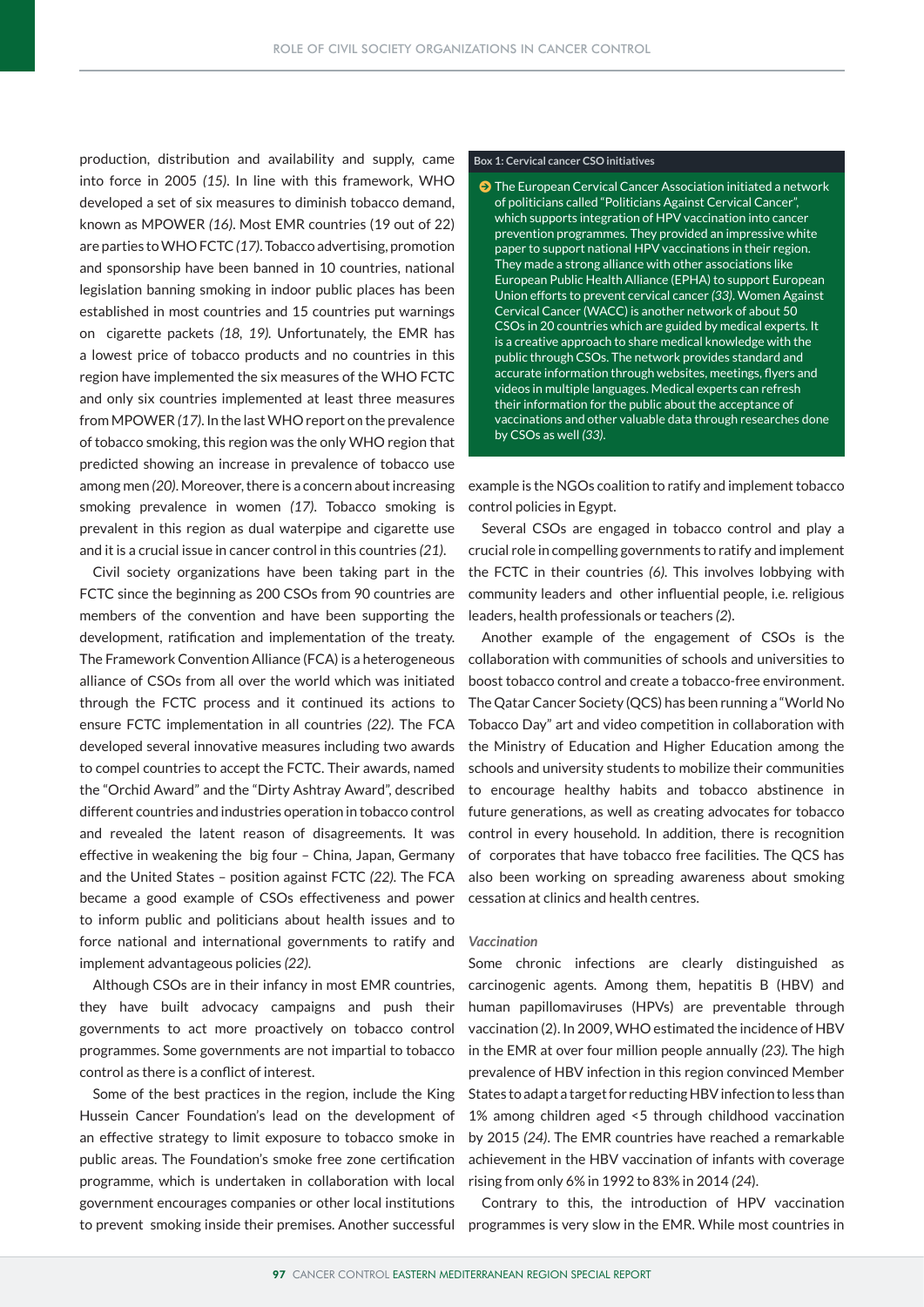the EMR have endorsed the WHO global strategy for cervical cancer elimination *(25),* implementation of the strategy has been affected by several factors including HPV vaccination hesitancy and vaccine unavailability *(26)*. There are huge disparities in HPV vaccinations worldwide and only 2.7% of vaccinated women live in low- and middle-income countries *(27)*. Among the 91 countries who introduced HPV vaccination only two, the United Arab Emirates and Morroco, are from the EMR *(28)*. Other Gulf Cooperation Council (GCC) countries such as Qatar and Saudia Arabia in the process of introducing HPV vaccination.

Incidence rates of cervical cancer vary between EMR countries, with highest rate registered in Somalia (24/100,000 population) and the lowest in Iraq (1.9/100,000 population). It should be mentioned that several EMR countries lack robust cancer data to assess the real burden of cervical cancer and HPV infection *(29, 30)*.

HPV vaccines are expensive and some EMR countries cannot afford them and, unfortunately, most of them do not qualify for GAVI support. Many countries in this region did not consider HPV vaccinations mainly due to lack of data on the disease burden, moreover, most countries presumed other health problems were more important *(31)*. However, the availability of HPV vaccine in many countries did not remarkably increase the vaccine coverage due to vaccine hesitancy *(26).* This refusal to take the vaccine could be due to concerns about safety and cultural or religious sensitivities. Based on these reasons, CSOs could be for or against vaccinations. Some CSOs are worried about side effects of the vaccine and some believe HPV vaccination will increase sexual relationships outside of marriage *(31).*

Civil society organizations such as First Ladies Initiatives and Cervical Cancer Prevention Initiatives who are provaccination can play a substantial role in increasing access and acceptance of HPV vaccination. They could enhance cervical cancer registries, advocate to establish HPV vaccination and increase public awareness to nobilize the public *(31, 32)*. They could initiate joint vaccine procurement programmes for EMR countries to improve their purchasing power *(31)*. The CSOs who work on cervical cancer prevention should also embrace other CSOs working on women's empowerment, sexual and reproductive rights, maternal and HIV/AIDS to insure more successful activities *(27).*

Friends of Cancer Patients (FOCP) in Sharjah, United Arab Emirates, led the regional work on HPV and cervical cancer elimination in partnership with the Ministry of Health and Prevention in the United Arab Emirates, United Nations Population Fund (UNFPA) and WHO. Two regional forums were organized under the leadership of CSOs resulting in key Declaration Document).

In Morocco, local CSOs have been very active in raising community awareness and they displayed a positive role in high-level advocacy that led to the introduction of the HPV vaccination programme in Morocco, implemented in November 2021 *(31)*.

The Qatar Cancer Society has been doing annual community cervical cancer awareness campaigns in Qatar that have included workshops in collaboration with the public and private sectors in addition to media campaigns in local newspapers, TV, radio, websites, and social media platforms. The annual campaign spread knowledge about the signs and symptoms of the disease, its risk factors, as well as methods of prevention and early detection including HPV vaccination and Pap smears with HPV testing. Also, private healthcare clinics participated in the campaigns by providing free Pap smear tests.

#### *Lifestyle modifications*

The WHO recommended a set of cost-effective evidencebased interventions ("best buys") to reduce the exposure to NCD risk factors as an important step in cancer prevention in the EMR *(2).* There is a great deal of research which highlights the importance of effective policies to decrease cancer risk by making healthy choices as easy choices *(34)*.

Civil society organizations have not acted strongly in advocacy for food reformulation or taxing less healthy foods national or internationally. For example, 81% of participants in the Codex Committees between 1989 and 1991 were from industry, and only 1% were from public interest groups. This resulted in food standards that favour the food industries' interest *(35)*. Consumer-representing CSOs are not active in most countries and occupy just an informal role in governance *(35)*.

Reducing sodium intake is one of the "best buys" advised by WHO to prevent and control NCDs around the world. This followed by a voluntary global target of a 30% reduction in salt intake among population by 2025 *(36, 37).* Sodium intake in EMR countries ranged from 5.22–13.5 g/person/day, where the recommendation of WHO is less than 5g/person/day *(38, 39)*. A number of salt reduction initiatives have been undertaken in this region, but there is a lack of comprehensive data on salt intake in many countries and greater public activity is needed to reduce salt intake *(40)*.

Regional civil society's activity is predominantly focused on raising awareness among the public and health professionals. They have endorsed the idea that public education on NCD risk factors is CSOs most important priority followed by advocacy *(41).*

As part of these regional CSO initiatives, the Qatar Cancer recommendations to scale up the fight against HPV (Sharjah Society has been including the lifestyle modification as a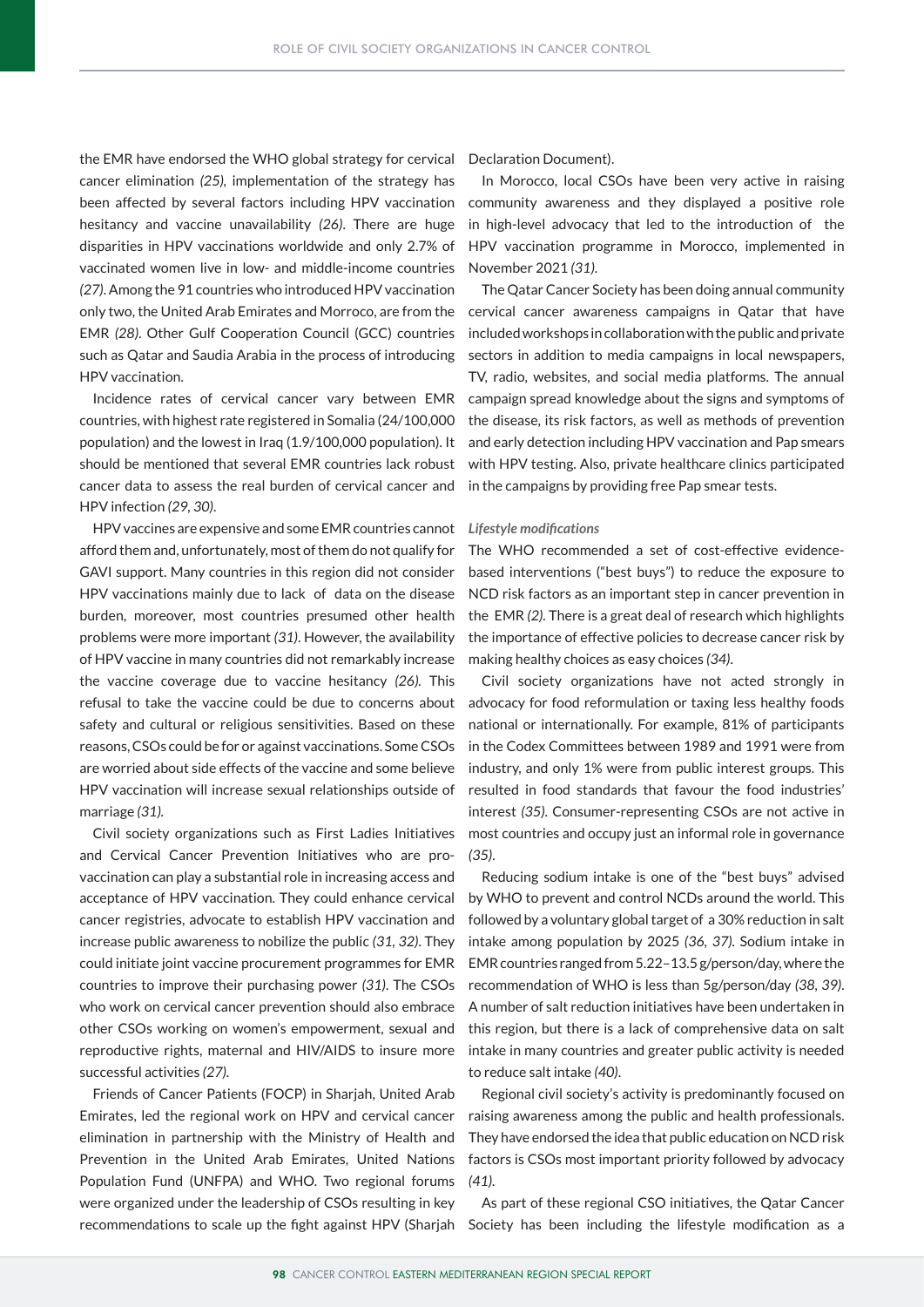habits and being physically active, in all of it's cancer awareness campaigns with a major emphasis during the Gulf Federation for Cancer Control's GCC Cancer Awareness Week and the Union International for Cancer Control's World Cancer Day. In addition to working with the Ministry of Education and Higher Education as part of the school health awareness programme "Your Success is in Your Health" that focuses mainly on healthy lifestyle among school students.

# Cancer early detection

Early detection is a crucial step in cancer control which could increase survival rates *(5).* While the majority of EMR countries do not have well organized cancer screening programmes, most screening activities remain mostly opportunistic *(43)*, and associated with late stage presentation for most cancers.

Civil society organizations have the capacity and are in the best position to support early diagnosis programmes through regular campaigns to improve public awareness, training of health professional and the public on the early signs and symptoms of common cancers. In order to improve screening uptake, CSOs could help in raising awareness, fighting cultural barriers and stigmas *(2).*

In Jordan, the King Hussein Cancer Foundation brought about a successful example of how an NGO's activity to enhance the early diagnosis of cancer and other NCDs impacted positively on the early diagnosis of breast cancer. The proportion of late stage diagnosis declined from 56% to 23% between 2005 and 2009, thus the survival rate showed a substantial increase *(44)*. A similar approach in Morocco in addition to a health professionals training programme increased early stage diagnosis of breast cancer *(45)*.

Several charities in Iran shown a great interest in cancer screening campaigns. The Society for Helping Cancer Patients, located in Mazandaran Province of Iran, established few clinics for the early detection of cancer. This society performed a campaign to screen women over 40 for breast cancer. A total of 5,994 women were screened in 2018, which was followed by 2,278 mammography scans and 1,586 ultrasound evaluations *(42).* Other charities, such as Shams, Daheshpour, Nastarn and Pejvaktaher hold campaigns on the early signs of cancer and there are even some screening programmes in Iran *(46*).

The Friends of Cancer Patients in the United Arab Emirates has performed several awareness and educational campaigns about prevention and screening of cancers including the Pink Caravan (for breast cancer and cervical cancer awareness and screening), Shanab (for prostate and testicle cancer awareness and screening), skin cancer awareness, and ANA for childhood cancer awareness. In Lebanon, the Children's Cancer Center of Lebanon (CCCL) organized several educational sessions for

methodology for cancer prevention, including healthy eating paediatricians with a focus on the early detection of tumours in children.

> The Qatar Cancer Society has conducted monthly comprehensive multi-media collaborative community cancer awareness campaign with each month focusing on different cancer according to the top 10 most common cancers in Qatar. The monthly campaign will focus on the signs and symptoms, risk factors, prevention and early detection for a specific cancer. This monthly cancer awareness calendar has had significant momentum since 2018 and the establishment of the Qatar Cancer Awareness Calendar under the leadership of Ministry of Public Health – National Cancer Programme and the involvement of all the main stakeholders of the cancer control community in Qatar including Qatar Cancer Society. People living with cancer and others were involved in those campaigns as cancer awareness advocates and champions. Also public and private sector primary healthcare professionals were given continuing medical education activities co-organized by the Qatar Cancer Society and the academic and health entities that focus on cancer early detection and screening.

### Service delivery

Civil societies' role in service delivery is well documented in the region. Many CSOs have a long existing experience in delivering cancer care, for instance MAHAK a non-profit charity-based organization in Iran, funded entirely by donations, has supported 35,000 children affected with cancer up to 1999. MAHAK mainly focus on treatment of childhood cancer.

MAHAK's activities are not limited to the hospital, it supports children with cancer who are treated in other hospitals. Moreover, it has supported 2,438 refugee children as it is officially recognized by UN High Commissioner for Refugees (UNHCR) as the organization which helps refugee children (Afghan and Iraqi) in and out of refugee camps. In 2007, this NGO was presented with the Swiss SGS NGO Benchmarking Award for the best and most transparent NGO in the Middle East.

In Jordan, King Hussein Cancer Centre (KHCC) provides another example of a non-profit NGO providing cancer treatment for over 7,000 adult and children cancer patients every year from Jordan and the region. KHCC's bone marrow transplantation (BMT) is one of the largest and most successful BMT programmes in the Middle East which performs approximately 250 bone marrow transplants each year with cure rates compatible with international standards. It has several other activities in early detection of cancer and research.

Other successful regional examples is the Friends of Cancer Patients in United Arab of Emirate, Qatar Cancer Society in Qatar, and the Children's Cancer Center of Lebanon (CCCL) in Lebanon. The first two associations provide access to treatment for cancer patients through financial aid and also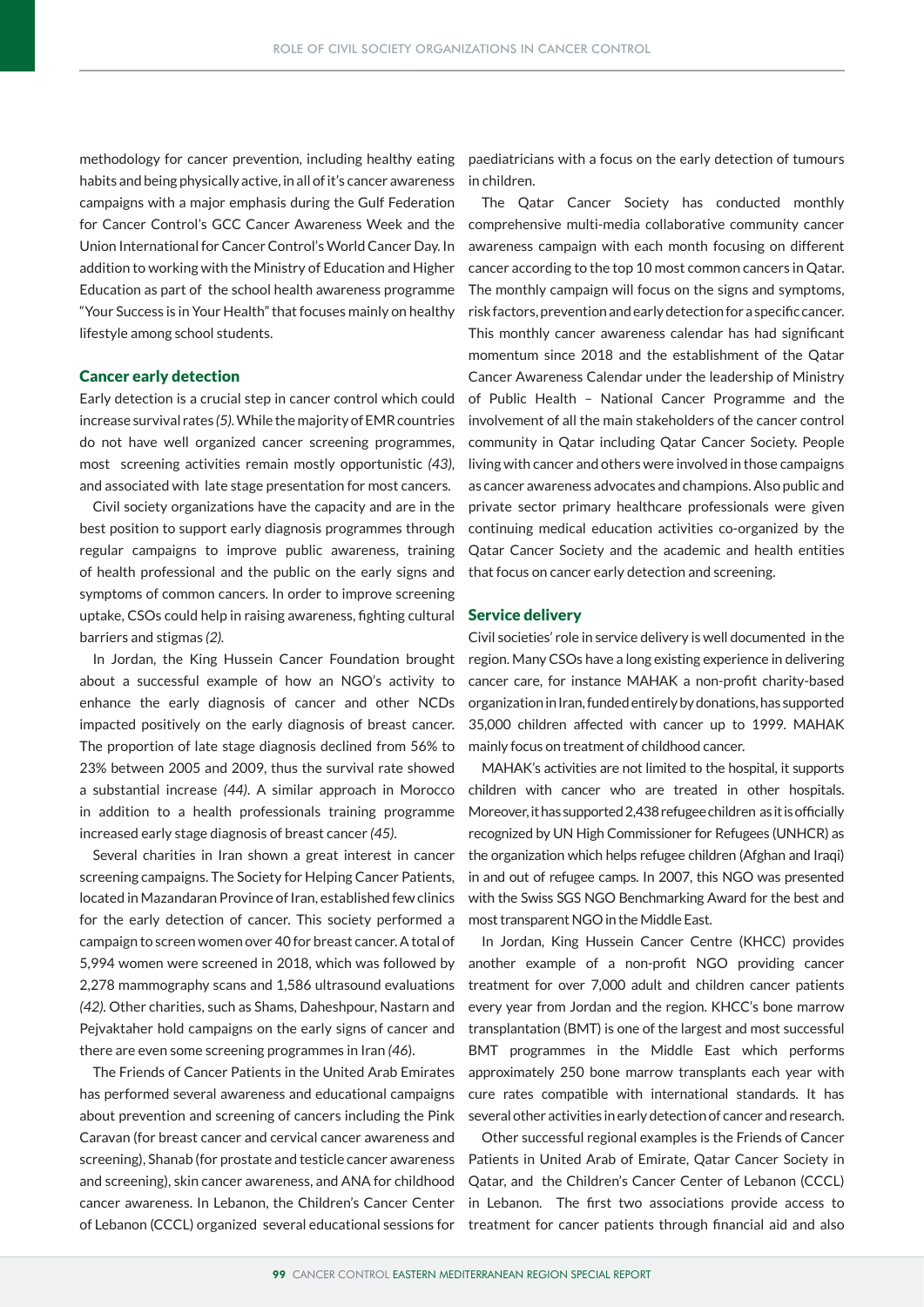offering support group for moral and psychological support for cancer patients and their families. The CCCL administers and covers treatment, free of charge, for almost 40% of kids with cancer in Lebanon and refugees from neighbouring countries.

# Palliative care

Despite the long existing needs for palliative care in EMR, only few countries have established palliative care programmes within their public health system *(5).* 

Gaps in regional palliative care is related to a multiplicity of factors including, but not limited to, poor commitments, scarcity of resources, lack of technical capacity, limited funding, emphasizing the need to actively engage CSOs in enhancing palliative care in this region.

Home care and psychological support of patients and their families are two important parts of palliative care which could be effectively improved by CSOs *(2)*. Volunteers who are trained and supported by CSOs could play important roles in this field. Moreover, there are some preconception about pain, death and some concern about abuse of narcotic substances (2) which could all be rectified by CSOs' public campaigns and education initiatives. Regional CSOs have played a critical role in enhancing palliative care services through advocacy, training, psychological and financial support to patients; supply of equipment and medications and service delivery in many countries *(48).*

Some examples from the region:

- $\Theta$  In Pakistan, 17 out of 20 palliative care centres are private, whereas charitable servicse are provided mainly by volunteers *(48)*.
- $\bullet$  The Al-Malath foundation for humanistic care has a hospice with a team of volunteer nurses who provide medical and psychological support in Jordan.
- $\bullet$  The Jordan Palliative Care Society enhances the culture of palliative care through advocacy, networking, education and training *(49, 50).*
- **I** The Lebanese Centre for Palliative Care performed capacity building activities beside providing comprehensive support to patients *(51)*.
- **J** The Children's Cancer Centre of Lebanon (CCCL) provides palliative care in hospital and at home.
- **D** The Oman Cancer Association has provided between 2017 and 2019 comprehensive training in palliative care for the region in collaboration with the Oncology Nursing Society and the Omani Ministry of Health.
- $\bullet$  SANAD is an independent nongovernmental, nonprofit organization that provides home hospice care to advanced chronically and terminally ill patients and their families in Lebanon. Also SANAD undertakes extensive awareness-raising activities at the the community and

the medical and nursing professions level to facilitate a better understanding of the issues and the concepts behind hospice and palliative care in Lebanon.

# Advocacy for cancer control

Civil society organizations play a key role in health advocacy, especially in high-income countries. They convene different organizations from extremely different background behind common goals and build strong alliances and collaborations to powerfully advocate through public opinion polling and preparing white papers. They prepare effective fact sheets which translate complicated science topics into more understandable papers for the public and politicians *(7)*. The most successful CSO alliance is the FCA, which is a powerful coalition of more than 200 organizations from 90 countries. It exemplified an effective coalition which brought about a powerful advocacy *(22)*. Several examples of national coalitions against tobacco has been made in EMR countries such as Egypt, Jordan, Lebanon and Pakistan *(41)*. For example, the NCD Alliance Pakistan (NCDA-PAK) was set up in 2014, this is a partnership between leading cardiologists, the Pakistan Medical Association, media and health professionals, CSOs and lawyers. It focuses on tobacco control and is a member of FCA and it works on cancer control as well *(41).*

# Opportunities and challenges

Civil societies in the EMR have great powers to mobilize volunteers and enjoy strong support from the population. However, they are facing multiple challenges including a lack of sustainable funding, limited technical and administrative capacity, weak coordination at local and regional levels, weak leadership and a poor connection with government *(59).*

Lack of trust and a suspicion of the role CSOs play is the most important barrier to CSO activities in this region and elsewhere. It largely stems from authoritarian political governance and xenophobia. Some governments consider CSOs to be advantageous, however, most view them as threatening and illegitimate organizations that should be limited *(60)*. However, the growth in CSOs is an ineluctable part of transitional period which is happening in the EMR .

 Limited funding resources is an enormous obstacle towards CSO performance in the EMR countries. Unfortunately, lack of resource could place CSOs in direct competition with each other which is a considerable barrier to building coalitions *(58)*. On other note, receiving funding from industry or even governmental organizations will increase the chance of conflict of interest and halt appropriate assessment of governmental activities or weaken a CSO's position to voice their concerns and limit the harmful activities of industry.

While most local CSOs rely on volunteers, often lack skills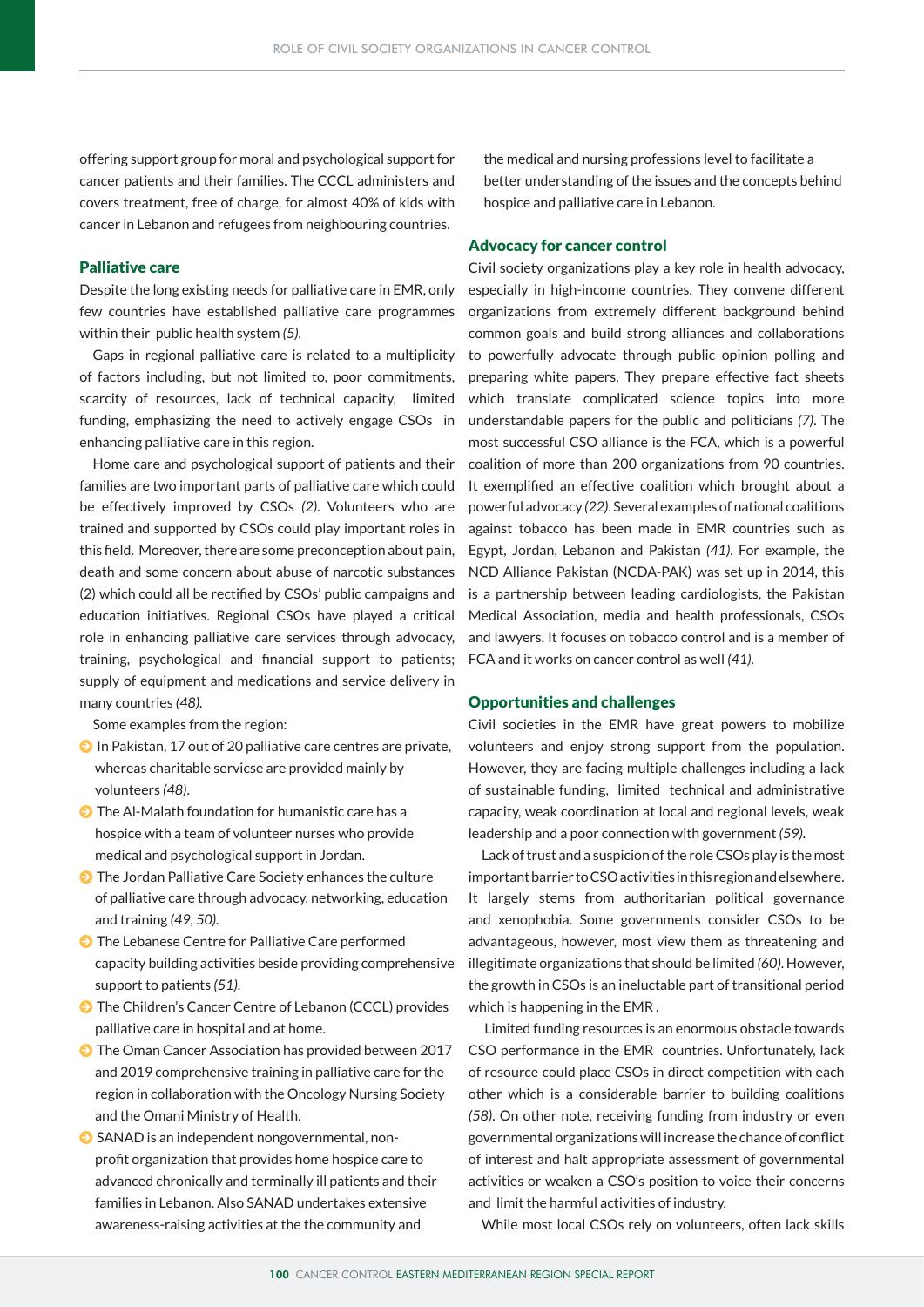and knowledge. Advocates should receive specialized training and should not treat their roles as a hobby. A coalition with specialist scientific institutions could enhance their ability and promote their credibility to make more sensible and trustworthy advocacy.

coalition and united actions based on a cultural and religion background, there are some strong conflicts in the region which disturb this and ignite conflicts which not only weaken CSOs' positions but also brings serious problems to cancer control programmes. Geopolitical conflicts and economic crises among countries in this region limit CSOs' capacities *(14).* 

them encourage public debates and challenge all stakeholders including governments to be fair and transparent and to force them to make evidence-based policy *(61)*. There are several examples of the alliance of the media with CSOs to force

governments to make more appropriate decisions. The case promoting exclusively breast feeding, access to HIV medication and restrictions on tobacco marketing are good examples of such alliance *(61).* 

By acknowledging the pivotal role of CSOs, governments While there is a huge potential in the EMR to develop a need to support the CSOs functions and provide the right platform and legislation to empower CSOs through professional education and training. It is important to perceive them as a communities' voice and ratify legal protections for them. They should be strengthened and encouraged to provide the power and direction for effective health change in this region *(61).*

However, CSOs success stories and strong civil societies are Civil societies need a responsible and free media that help a symbol of a healthy democracy and could empower society to improve quality of life. Unfortunately, most CSOs in the EMR are still far from meeting their potential in all health-related issues including cancer control.  $\blacksquare$